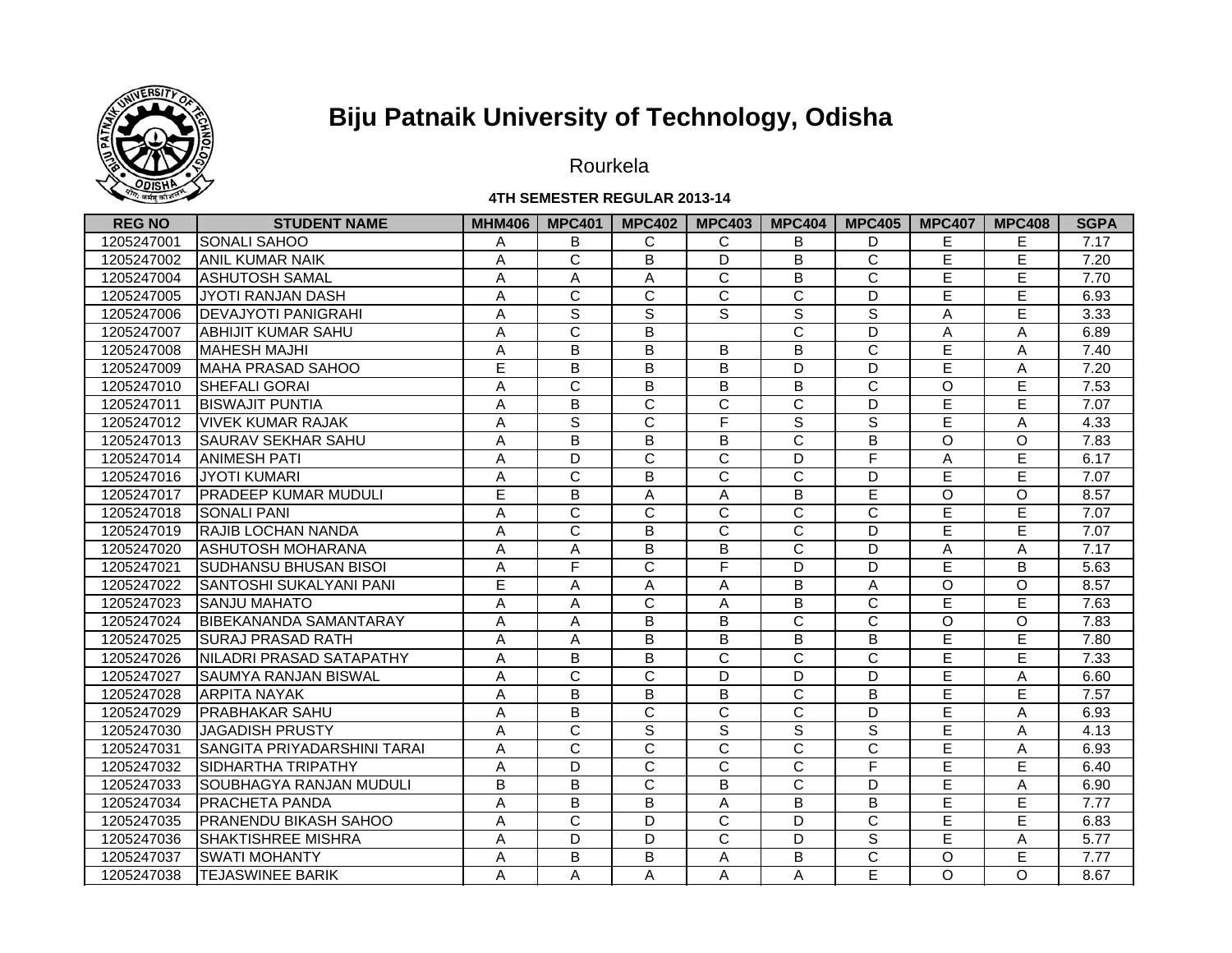

Rourkela

#### **4TH SEMESTER REGULAR 2013-14**

| <b>REG NO</b> | <b>STUDENT NAME</b>            | <b>MHM406</b> | <b>MPC401</b>  | <b>MPC402</b>         | <b>MPC403</b>           | <b>MPC404</b>         | <b>MPC405</b>         | <b>MPC407</b>      | <b>MPC408</b> | <b>SGPA</b> |
|---------------|--------------------------------|---------------|----------------|-----------------------|-------------------------|-----------------------|-----------------------|--------------------|---------------|-------------|
| 1205247039    | <b>BIJAYALAXMI MOHANTY</b>     | A             | B              | B                     | B                       | C                     | B                     | O                  | Е             | 7.70        |
| 1205247040    | <b>BIJAYALAXMI PRADHAN</b>     | E             | C              | B                     | B                       | C                     | $\overline{\text{c}}$ | E                  | E             | 7.43        |
| 1205247041    | ARCHANA PRIYADARSHINI BISWAL   | $\circ$       | B              | A                     | B                       | B                     | B                     | $\circ$            | $\Omega$      | 8.33        |
| 1205247042    | <b>RASHMI SAHU</b>             | $\Omega$      | A              | B                     | A                       | A                     | Α                     | E                  | $\Omega$      | 8.53        |
| 1205247043    | <b>SIMANTA SAHU</b>            | Α             | B              | B                     | Α                       | B                     | B                     | $\Omega$           | $\Omega$      | 8.03        |
| 1205247044    | <b>MANASI PRIYADARSINEE</b>    | A             | C              | A                     | $\mathsf{C}$            | B                     | C                     | E                  | A             | 7.30        |
| 1205247045    | <b>PANKAJ KUMAR</b>            | Α             | C              | $\mathsf{C}$          | B                       | C                     | C                     | E                  | A             | 7.03        |
| 1205247046    | <b>MD QAMRUDDIN</b>            | E             | B              | $\mathsf{C}$          | Α                       | B                     | B                     | $\Omega$           | O             | 8.03        |
| 1205247047    | <b>JANIL KUMAR MOHANTY</b>     | Α             | D              | C                     | C                       | D                     | C                     | E                  | E             | 6.83        |
| 1205247048    | <b>MANOJ SEN</b>               | Α             | Α              | B                     | B                       | B                     | D                     | E                  | A             | 7.40        |
| 1205247049    | <b>SUSHREE SANGITA SAHU</b>    | A             | B              | A                     | B                       | B                     | C                     | O                  | E             | 7.80        |
| 1205247050    | <b>DIPUNA REDDY</b>            | A             | $\overline{B}$ | $\overline{B}$        | $\overline{\mathsf{c}}$ | $\overline{B}$        | D                     | E                  | Ē             | 7.30        |
| 1205247051    | <b>SANGHAMITRA SAMAL</b>       | A             | $\overline{B}$ | $\overline{\text{c}}$ | $\overline{B}$          | $\overline{\text{c}}$ | $\overline{B}$        | Ē                  | Ē             | 7.43        |
| 1205247052    | <b>SUJATA BEHEURIA</b>         | A             | D              | $\overline{D}$        | $\overline{B}$          | D                     | F                     | Ē                  | A             | 6.13        |
| 1205247053    | <b>MRITUNJAY KUMAR MISHRA</b>  | A             | A              | $\overline{B}$        | A                       | $\overline{B}$        | $\overline{\text{c}}$ | $\overline{\circ}$ | $\circ$       | 8.03        |
| 1205247054    | <b>ABINASH BEHURA</b>          | Α             | C              | C                     | $\mathsf{C}$            | C                     | $\overline{\text{c}}$ | Ē                  | Έ             | 7.07        |
| 1205247055    | KANHA SENAPATI                 | Ē             | A              | B                     | B                       | C                     | A                     | $\Omega$           | $\Omega$      | 8.23        |
| 1205247056    | JAYADEBA JENA                  | A             | C              | B                     | B                       | $\mathsf{C}$          | D                     | Α                  | A             | 6.90        |
| 1205247057    | <b>PITABASH JENA</b>           | A             | B              | B                     | Α                       | D                     | $\overline{\text{c}}$ | E                  | Α             | 7.30        |
| 1205247058    | <b>AKANSHA PATHAK</b>          | A             | A              | B                     | Α                       | B                     | $\overline{\text{c}}$ | Ē                  | A             | 7.63        |
| 1205247059    | <b>MOHAMMED ALTAF</b>          | E             | Α              | Α                     | B                       | A                     | $\overline{\text{c}}$ | $\Omega$           | O             | 8.30        |
| 1205247060    | <b>IPRAVAS RANJAN SAHOO</b>    | Ē             | C              | C                     | $\overline{C}$          | C                     | D                     | E                  | Ē             | 7.07        |
| 1205247061    | <b>IDEEPIKA DAS</b>            | $\circ$       | B              | C                     | A                       | A                     | B                     | $\Omega$           | $\circ$       | 8.27        |
| 1205247062    | <b>ILEENA PANDA</b>            | A             | B              | B                     | C                       | C                     | D                     | E                  | Α             | 7.07        |
| 1205247063    | <b>SUDHIR KUMAR</b>            | A             | C              | B                     | Α                       | C                     | C                     | Ē                  | B             | 7.13        |
| 1205247064    | <b>SANGHAMITRA SATAPATHY</b>   | A             | B              | $\overline{C}$        | A                       | B                     | $\overline{B}$        | Ē                  | $\circ$       | 7.77        |
| 1205247065    | <b>PREETY KUMARI</b>           | Ē             | B              | А                     | B                       | $\overline{B}$        | B                     | $\circ$            | Έ             | 8.07        |
| 1205247066    | JAYASHREE OJHA                 | E             | B              | $\overline{B}$        | B                       | B                     | $\overline{\text{c}}$ | $\circ$            | Ē             | 7.80        |
| 1205247067    | <b>SUBHASHIS MOHANTY</b>       | E             | $\overline{C}$ | $\overline{\text{c}}$ | Α                       | B                     | D                     | Ē                  | B             | 7.10        |
| 1205247068    | <b>IMAHENDRA KUMAR SAHOO</b>   | A             | C              | C                     | A                       | C                     | C                     | E                  | $\circ$       | 7.40        |
| 1205247069    | <b>SILPA PATTANAIK</b>         | A             | A              | $\mathsf{C}$          | A                       | B                     | B                     | $\circ$            | E             | 7.90        |
| 1205247070    | <b>ISUJIT KUMAR BEHERA</b>     | Α             | C              | C                     | C                       | $\mathbf C$           | C                     | E                  | E             | 7.07        |
| 1205247071    | ISMRUTI RANJAN PANDA           | A             | B              | B                     | B                       | B                     | C                     | $\circ$            | $\circ$       | 7.80        |
| 1205247072    | <b>PRASUN KALI</b>             | Α             | $\mathsf{C}$   | C                     | C                       | C                     | C                     | $\Omega$           | E             | 7.20        |
| 1205247073    | <b>IRAJANI KANTA SAHOO</b>     | Α             | B              | В                     | B                       | C                     | D                     | O                  | $\circ$       | 7.57        |
| 1205247074    | <b>ISUBASH CHANDRA BAHIDAR</b> | A             | C              | B                     | B                       | C                     | C                     | E                  | A             | 7.17        |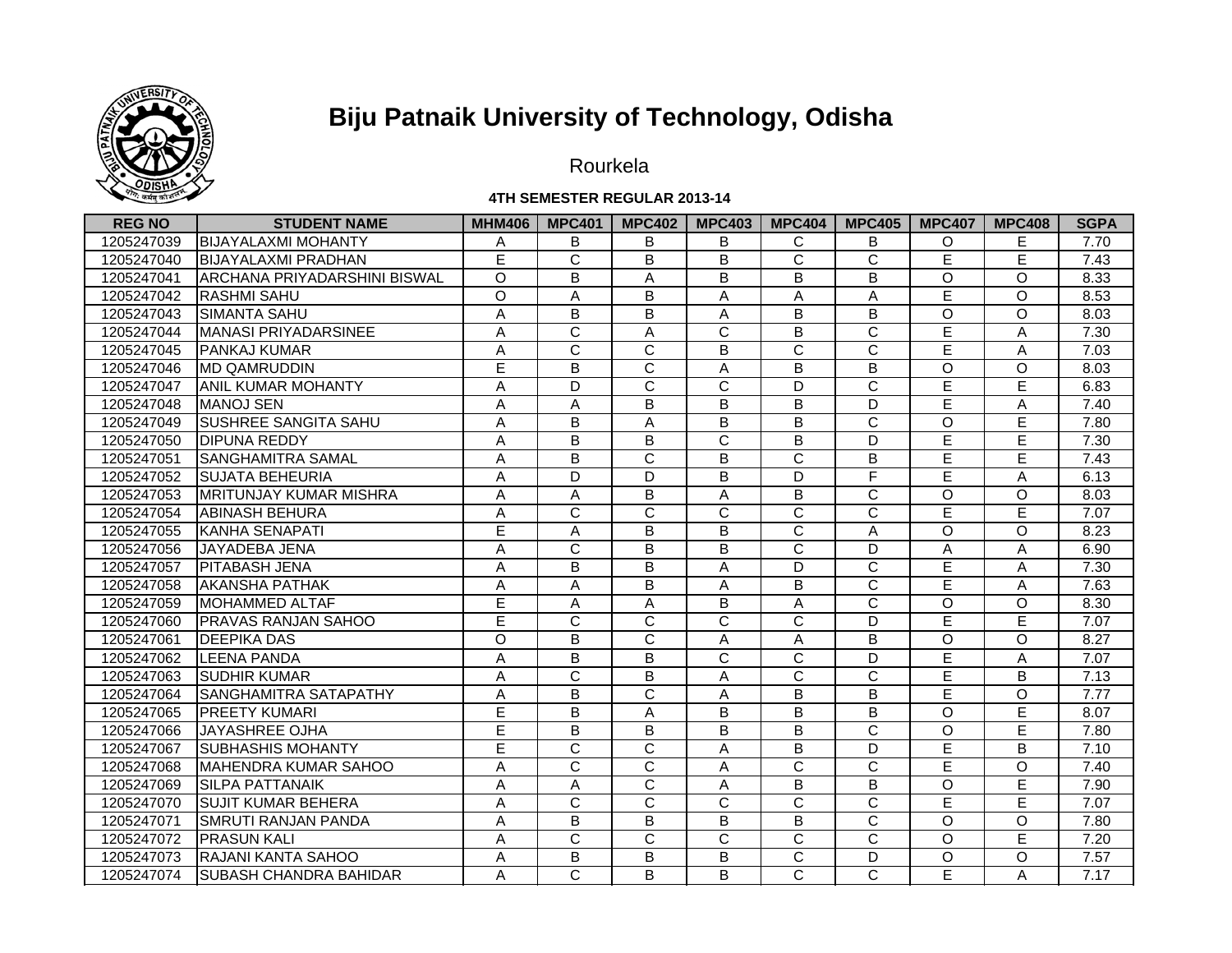

Rourkela

#### **4TH SEMESTER REGULAR 2013-14**

| <b>REG NO</b> | <b>STUDENT NAME</b>            | <b>MHM406</b> | <b>MPC401</b>  | <b>MPC402</b>         | <b>MPC403</b>         | <b>MPC404</b>           | <b>MPC405</b>         | <b>MPC407</b> | <b>MPC408</b> | <b>SGPA</b> |
|---------------|--------------------------------|---------------|----------------|-----------------------|-----------------------|-------------------------|-----------------------|---------------|---------------|-------------|
| 1205247075    | <b>ASHIS KUMAR PATRA</b>       | $\Omega$      | A              | B                     | B                     | B                       | B                     | O             | $\Omega$      | 8.33        |
| 1205247076    | MANASA RANJAN KUWAR            | Α             | C              | C                     | $\mathsf{C}$          | D                       | $\overline{\text{c}}$ | B             | E             | 6.70        |
| 1205247077    | <b>SK AZARUDDIN</b>            | A             | A              | Α                     | B                     | B                       | $\overline{\text{c}}$ | $\circ$       | $\Omega$      | 8.07        |
| 1205247078    | <b>SANATAN KUMAR DAS</b>       | B             | S              | $\mathbb S$           | $\mathsf{s}$          | $\mathbf S$             | S                     | E             | Α             | 3.20        |
| 1205247079    | <b>PRATINGYA DAS</b>           | A             | B              | Α                     | B                     | B                       | B                     | $\circ$       | E             | 7.93        |
| 1205247080    | <b>IRAHUL KUMAR PRASAD</b>     | Α             | C              | B                     | B                     | B                       | $\mathsf C$           | $\circ$       | E             | 7.53        |
| 1205247081    | <b>IMAHADEO MAHTO</b>          | Α             | C              | $\mathsf C$           | $\mathsf{C}$          | C                       | D                     | E             | E             | 6.93        |
| 1205247082    | <b>SMRUTI REKHA PATTNAIK</b>   | A             | D              | $\mathsf C$           | C                     | C                       | D                     | E             | A             | 6.67        |
| 1205247083    | <b>PRAGYANSHU SAHU</b>         | A             | B              | $\mathsf C$           | B                     | B                       | C                     | E             | Α             | 7.27        |
| 1205247084    | <b>PABITRA PRADHAN</b>         | A             | $\mathsf{C}$   | $\mathsf C$           | Α                     | B                       | $\mathsf C$           | E             | Α             | 7.23        |
| 1205247085    | <b>ANKITA SUPKAR</b>           | A             | $\mathsf{C}$   | D                     | $\mathsf{C}$          | D                       | D                     | E             | E             | 6.70        |
| 1325247001    | <b>ABHIPSA DASH</b>            | Ē             | $\overline{C}$ | $\overline{\text{c}}$ | $\overline{\text{c}}$ | B                       | D                     | Ē             | Ē             | 7.17        |
| 1325247002    | <b>ABHISHEK JENA</b>           | A             | F              | D                     | $\overline{\text{c}}$ | D                       | F                     | Ē             | Α             | 5.63        |
| 1325247003    | <b>JAJIT KUMAR BARIK</b>       | E             | $\overline{C}$ | $\overline{B}$        | $\overline{C}$        | $\overline{\mathsf{c}}$ | D                     | Ē             | Ē             | 7.20        |
| 1325247004    | <b>JARCHANA PRIYADARSINI</b>   | A             | C              | $\overline{\text{c}}$ | $\overline{C}$        | D                       | D                     | Ē             | A             | 6.70        |
| 1325247005    | <b>AVISEK KUMAR</b>            | A             | $\overline{C}$ | $\overline{\text{c}}$ | $\overline{C}$        | D                       | D                     | Ē             | A             | 6.70        |
| 1325247006    | <b>B SIVA</b>                  | $\circ$       | A              | Α                     | B                     | C                       | C                     | O             | E             | 8.10        |
| 1325247007    | <b>BAJARANGA MOHAPATRA</b>     | A             | $\overline{C}$ | $\overline{\text{c}}$ | $\overline{C}$        | C                       | D                     | Ē             | A             | 6.80        |
| 1325247008    | <b>BISWAJIT ROUT</b>           | E             | $\overline{C}$ | D                     | $\overline{C}$        | $\overline{\mathsf{c}}$ | D                     | E             | A             | 6.80        |
| 1325247009    | <b>IDEEPAK KUMAR PANDA</b>     | Е             | D              | D                     | D                     | D                       | D                     | E             | A             | 6.47        |
| 1325247010    | <b>IDIPAK KUMAR DAS</b>        | B             | $\overline{s}$ | $\overline{s}$        | S                     | $\overline{s}$          | S                     | B             | B             | 2.80        |
| 1325247011    | <b>IHAREKRUSHNA SAHOO</b>      | E             | C              | D                     | D                     | D                       | C                     | E             | A             | 6.73        |
| 1325247012    | <b>II JASMIN RAO</b>           | Е             | C              | D                     | D                     | D                       | D                     | E             | A             | 6.60        |
| 1325247013    | <b>JYOTI RANJAN PATTANAYAK</b> | Е             | D              | C                     | C                     | B                       | D                     | E             | A             | 6.90        |
| 1325247014    | <b>LALA LAJPAT MOHANTY</b>     | $\circ$       | A              | B                     | C                     | C                       | В                     | O             | O             | 8.13        |
| 1325247015    | LOKANATH PANDA                 | Ē             | $\overline{C}$ | $\overline{\text{c}}$ | B                     | B                       | D                     | Ē             | A             | 7.13        |
| 1325247016    | <b>MADHUSMITA PANI</b>         | Α             | D              | D                     | $\overline{C}$        | D                       | F                     | E             | A             | 6.03        |
| 1325247017    | <b>MANDAKINI SAHOO</b>         | A             | B              | B                     | A                     | B                       | B                     | O             | Α             | 7.77        |
| 1325247018    | <b>PRADIPTA MAHARANA</b>       | E             | B              | D                     | B                     | D                       | D                     | Ē             | E             | 7.07        |
| 1325247019    | <b>PRATYUSH PANI</b>           | E             | B              | C                     | B                     | C                       | C                     | E             | Α             | 7.30        |
| 1325247020    | <b>PUNYATOYA DASH</b>          | Α             | F              | F                     | D                     | D                       | D                     | E             | A             | 5.53        |
| 1325247021    | <b>RAKESH MISHRA</b>           | E             | D              | C                     | D                     | F                       | D                     | E             | Α             | 6.30        |
| 1325247022    | <b>SARMISTHA BEHERA</b>        | E             | C              | C                     | $\mathsf{C}$          | D                       | D                     | E             | Α             | 6.83        |
| 1325247023    | <b>SASANPURI SAMEER GUPTA</b>  | E             | $\mathbf S$    | $\mathbb S$           | S                     | $\mathbf S$             | $\mathbb S$           | E             | Α             | 3.47        |
| 1325247024    | <b>SILAN KUMAR BATU</b>        | Α             | C              | D                     | $\mathsf{C}$          | F                       | D                     | E             | Α             | 6.27        |
| 1325247025    | <b>SOUMYA SHASWATI SAHOO</b>   | E             | C              | $\mathsf{C}$          | B                     | C                       | D                     | O             | E             | 7.30        |